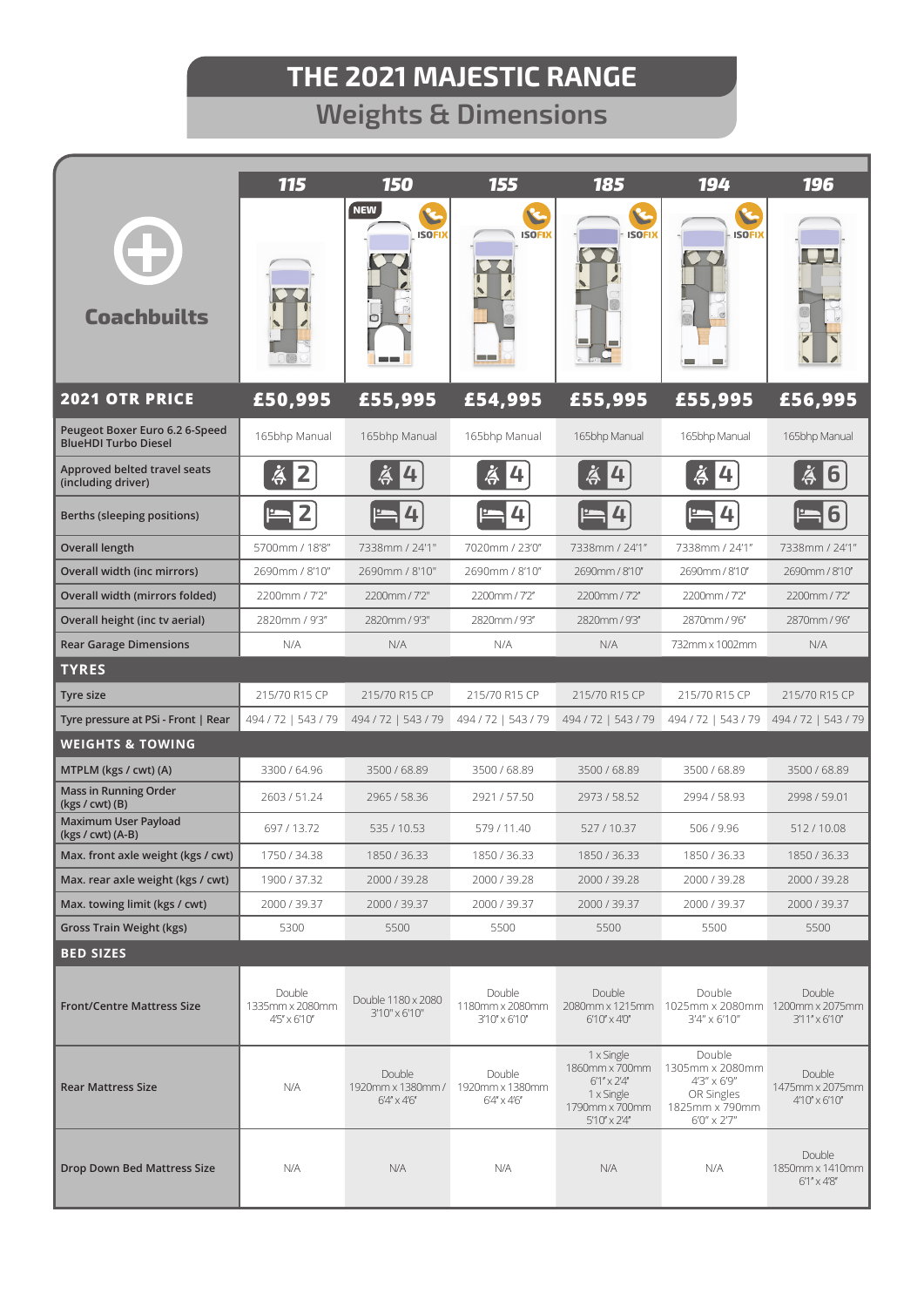# **Weights & Dimensions**

|                                                               | 105                                    | 120                                                                                  | 135                                 |  |
|---------------------------------------------------------------|----------------------------------------|--------------------------------------------------------------------------------------|-------------------------------------|--|
| <b>Compact</b><br><b>Coachbuilts</b>                          |                                        |                                                                                      |                                     |  |
| <b>2021 OTR PRICE</b>                                         | £52,495                                | £51,995                                                                              | £52,495                             |  |
| Peugeot Boxer Euro 6.2 6-Speed<br><b>BlueHDI Turbo Diesel</b> | 165bhp Manual                          | 165bhp Manual                                                                        | 165bhp Manual                       |  |
| Approved belted travel seats<br>(including driver)            | Ä                                      | $\breve{\mathbf{\hat{A}}}$<br>2                                                      | Ä<br>4                              |  |
| Berths (sleeping positions)                                   | 2                                      | 2                                                                                    | 3                                   |  |
| <b>Overall length</b>                                         | 5999mm / 19'8"                         | 5999mm / 19'8"                                                                       | 5999mm / 19'8"                      |  |
| <b>Overall width (inc mirrors)</b>                            | 2600mm / 8'6"                          | 2600mm / 8'6"                                                                        | 2600mm / 8'6"                       |  |
| Overall width (mirrors folded)                                | 2140mm / 7'0"                          | 2140mm / 7'0"                                                                        | 2140mm / 7'0"                       |  |
| Overall height (inc tv aerial)                                | 2725 / 8'11"                           | 2725/8'11"                                                                           | 2725/8'11"                          |  |
| <b>TYRES</b>                                                  |                                        |                                                                                      |                                     |  |
| Tyre size                                                     | 215/70 R15 CP                          | 215/70 R15 CP                                                                        | 215/70 R15 CP                       |  |
| Tyre pressure at PSi - Front   Rear                           | 494 / 72   543 / 79                    | 494 / 72   543 / 79                                                                  | 494 / 72   543 / 79                 |  |
| <b>WEIGHTS &amp; TOWING</b>                                   |                                        |                                                                                      |                                     |  |
| MTPLM (kgs / cwt) (A)                                         | 3300 / 64.96                           | 3300 / 64.96                                                                         | 3300 / 64.96                        |  |
| Mass in Running Order<br>(kgs / cwt) (B)                      | 2623 / 51.63                           | 2589 / 50.96                                                                         | 2678 / 52.71                        |  |
| Maximum User Payload<br>(kgs / cwt) (A-B)                     | 677/13.33                              | 711/14.00                                                                            | 622/12.24                           |  |
| Max. front axle weight (kgs / cwt)                            | 1750 / 34.45                           | 1750 / 34.45                                                                         | 1750 / 34.45                        |  |
| Max. rear axle weight (kgs / cwt)                             | 1900 / 37.40                           | 1900 / 37.40                                                                         | 1900 / 37.40                        |  |
| Max. towing limit (kgs / cwt)                                 | 2000 / 39.37                           | 2000 / 39.37                                                                         | 2000 / 39.37                        |  |
| <b>Gross Train Weight (kgs)</b>                               | 5300                                   | 5300                                                                                 | 5300                                |  |
| <b>BED SIZES</b>                                              |                                        |                                                                                      |                                     |  |
| <b>Front/Centre Mattress Size</b>                             | Double<br>1180 x 2000mm / 3'10" x 6'7" | N/A                                                                                  | Single 1575mm x 600mm / 5'2" x 2'0" |  |
| <b>Rear Mattress Size</b>                                     | N/A                                    | Double 1405mm x 2010mm / 4'7" x 6'7"<br>-OR-2 x Single 1805mm x 705mm / 5'11" x 2'4" | Double 2000mm x 1260mm / 67" x 4'2" |  |
| <b>Drop Down Bed Mattress Size</b>                            | N/A                                    | N/A                                                                                  | N/A                                 |  |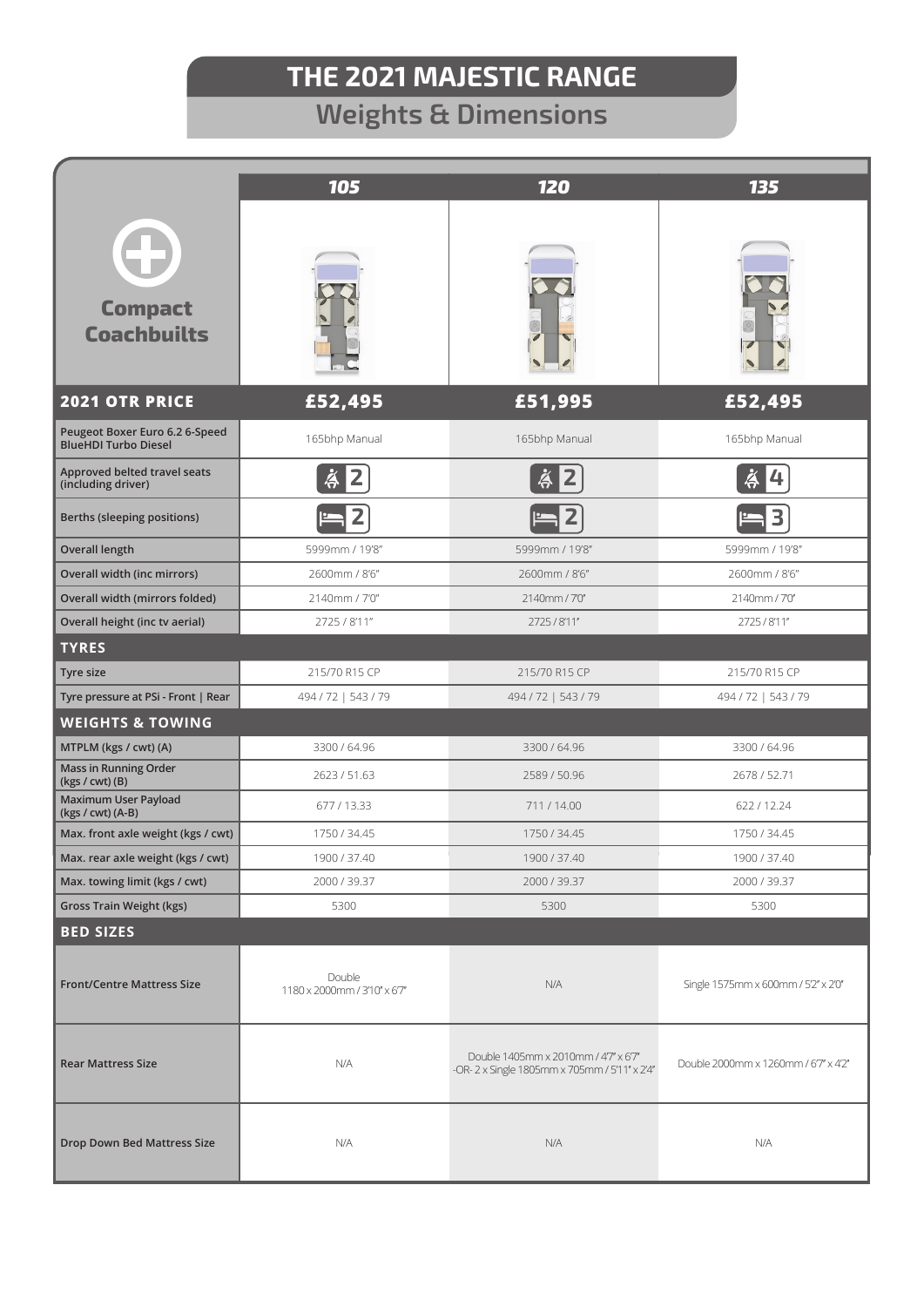# **Weights & Dimensions**

|                                                               | 250                                            | 255                                             | 275                                                                                                    | 285                                                                                              |
|---------------------------------------------------------------|------------------------------------------------|-------------------------------------------------|--------------------------------------------------------------------------------------------------------|--------------------------------------------------------------------------------------------------|
| <b>Premium</b><br><b>Coachbuilts</b>                          | <b>ISOFIX</b>                                  | <b>ISOFIX</b><br><b>Contract</b>                |                                                                                                        | <b>ISOFIX</b>                                                                                    |
| <b>2021 OTR PRICE</b>                                         | £60,995                                        | £60,995                                         | £60,995                                                                                                | £60,995                                                                                          |
| Peugeot Boxer Euro 6.2 6-Speed<br><b>BlueHDI Turbo Diesel</b> | 165bhp Manual                                  | 165bhp Manual                                   | 165bhp Manual                                                                                          | 165bhp Manual                                                                                    |
| Approved belted travel seats<br>(including driver)            | Ä<br>4                                         |                                                 | ä                                                                                                      | Ă                                                                                                |
| Berths (sleeping positions)                                   | 4                                              | 4                                               |                                                                                                        |                                                                                                  |
| <b>Overall length</b>                                         | 7408mm / 24'4"                                 | 7408mm / 24'4"                                  | 7408mm / 24'4"                                                                                         | 7408mm / 24'4"                                                                                   |
| Overall width (inc mirrors)                                   | 2750mm / 9'0"                                  | 2750mm / 9'0"                                   | 2750mm / 9'0"                                                                                          | 2750mm / 9'0"                                                                                    |
| Overall width (mirrors folded)                                | 2350mm / 7'9"                                  | 2350mm / 7'9"                                   | 2350mm / 7'9"                                                                                          | 2350mm / 7'9"                                                                                    |
| Overall height (inc tv aerial)                                | 2820mm / 9'3"                                  | 2820mm / 9'3"                                   | 2820mm / 9'3"                                                                                          | 2820mm / 9'3"                                                                                    |
| <b>TYRES</b>                                                  |                                                |                                                 |                                                                                                        |                                                                                                  |
| Tyre size                                                     | 225/75 R16 CP                                  | 225/75 R16 CP                                   | 225/75 R16 CP                                                                                          | 225/75 R16 CP                                                                                    |
| Tyre pressure at PSi - Front   Rear                           | 494 / 72   543 / 79                            | 494 / 72   543 / 79                             | 494 / 72   543 / 79                                                                                    | 494 / 72   543 / 79                                                                              |
| <b>WEIGHTS &amp; TOWING</b>                                   |                                                |                                                 |                                                                                                        |                                                                                                  |
| MTPLM (kgs / cwt) (A)                                         | 3500 / 68.89                                   | 3500 / 68.89                                    | 3500 / 68.89                                                                                           | 3500 / 68.89                                                                                     |
| <b>Mass in Running Order</b><br>$(kgs / cwt)$ $(B)$           | 3099 / 61.00                                   | 3079 / 60.61                                    | 3007 / 59.19                                                                                           | 3069 / 60.41                                                                                     |
| Maximum User Payload<br>(kgs / cwt) (A-B)                     | 401/7.89                                       | 421/8.29                                        | 493/9.70                                                                                               | 431/8.48                                                                                         |
| Max. front axle weight (kgs / cwt)                            | 1850 / 36.42                                   | 1850 / 36.42                                    | 1850 / 36.42                                                                                           | 1850 / 36.42                                                                                     |
| Max. rear axle weight (kgs / cwt)                             | 2000 / 39.37                                   | 2000 / 39.37                                    | 2000 / 39.37                                                                                           | 2000 / 39.37                                                                                     |
| Max. towing limit (kgs / cwt)                                 | 2000 / 39.37                                   | 2000 / 39.37                                    | 2000 / 39.37                                                                                           | 2000 / 39.37                                                                                     |
| <b>Gross Train Weight (kgs)</b>                               | 5500                                           | 5500                                            | 5500                                                                                                   | 5500                                                                                             |
| <b>BED SIZES</b>                                              |                                                |                                                 |                                                                                                        |                                                                                                  |
| <b>Front/Centre Mattress Size</b>                             | Double 2080mm x 965mm<br>$6'10'' \times 3'2''$ | Double 2080mm x 1280mm<br>$6'10'' \times 4'2''$ | Double 2080mm x 1340mm<br>$6'10'' \times 4'5''$<br>$-OR-$<br>2 x Single 1900mm x 670mm<br>6'3" x 2'2"" | Double 2080mm x 955mm<br>$6'10'' \times 3'2''$                                                   |
| <b>Rear Mattress Size</b>                                     | Double 1346mm x 1900mm<br>$4'5'' \times 6'3''$ | Double 1925mm x 1245mm<br>$6'4'' \times 4'1''$  | N/A                                                                                                    | Single 1865mm x 690mm<br>$6'1'' \times 2'3''$<br>Single 1800mm x 690mm<br>$5'11'' \times 2'3'''$ |
| <b>Drop Down Bed Mattress Size</b>                            | N/A                                            | N/A                                             | N/A                                                                                                    | N/A                                                                                              |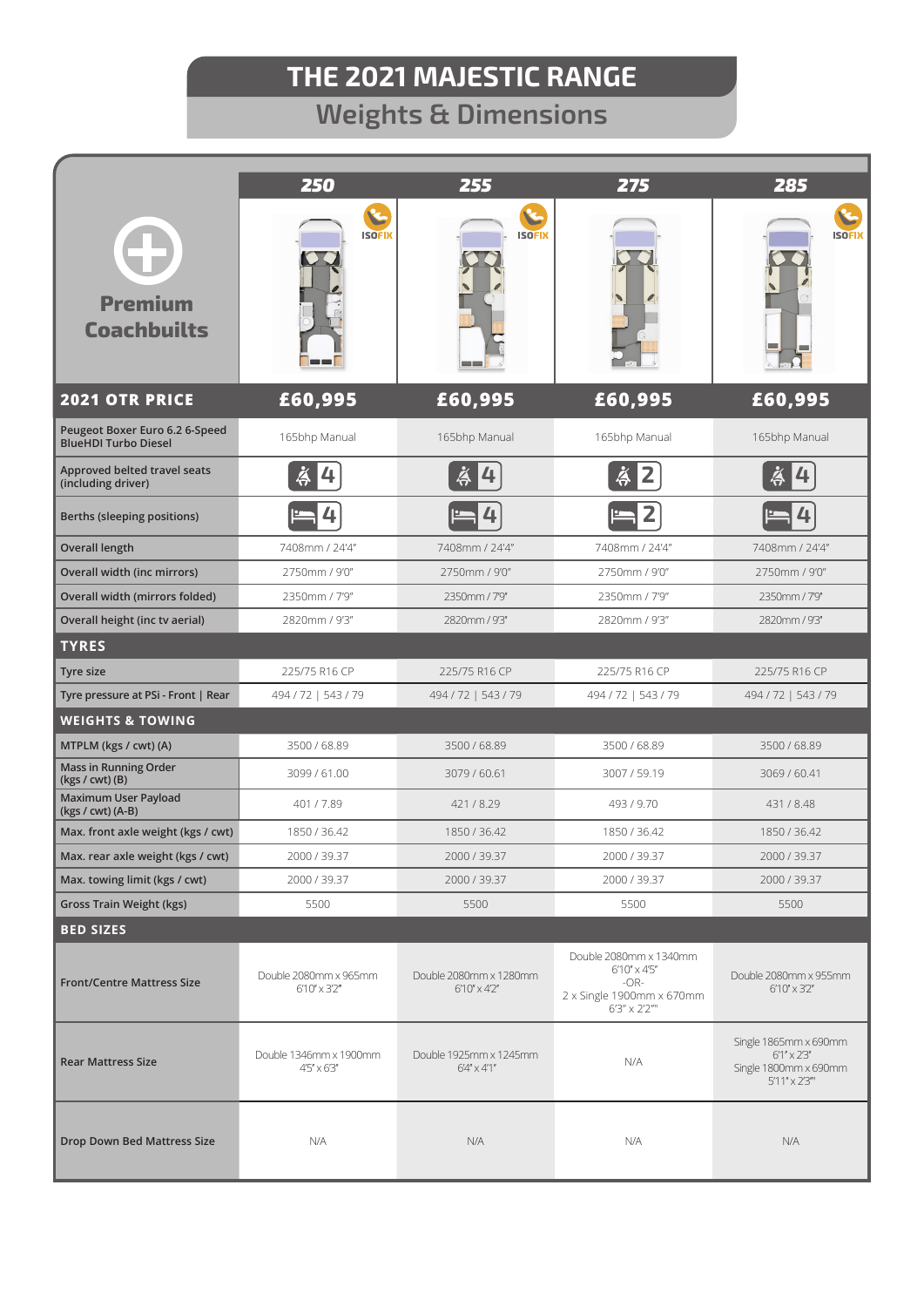## **Specification**

**DRIVER SAFETY**

camera

• Cruise Control • High level brake light • Side marker lights

• Daytime running lights • TPMS Tyre Pressure Monitoring Sensor

• Thatcham conversion alarm • Rear view observation

• GPS Tracker® system fitted • Automatic lights and wipers • Remote central locking to cab • Immobiliser with unique code • Driver and passenger airbags • Onboard trip computer

• ABS brakes with emergency braking assistance

### **CHASSIS**

• 165bhp Peugeot Boxer BlueHDi Euro 6.2 Turbo Diesel engine with AdBlue technology

### **DRIVER COMFORT**

- Fully adjustable and coordinated swivel Captains' seats with armrest
- Automatic cab air conditioning
- Silver dashboard kit
- Removable branded cab carpet
- Door pockets, bottle holders and map holder

• Alloy wheels plus full spare wheel

### ଚ

- Adjustable LED cab reading lights (Premium)
- Additional highlevel cab storage compartments (Premium) • Windscreen and side
- cab window blinds (Compact, Premium)
- Heated cab seats

### **AUDIO SYSTEM**

- USB socket
- Touch screen media display complete with Sat Nav, DAB Radio/CD/ MP3 player USB input & Bluetooth handsfree with steering mounted controls

### **ELECTRICS, GAS AND PLUMBING**

#### • Solar panel

- Conveniently placed 12V control panel, incorporating water pump, lighting circuits, fresh water tank level and waste warning light when full
- Compartment for 2x gas bottles, with fitted gas regulator
- 20 Amp switchmode charger / transformer
- 25m mains hook-up cable
- Exterior access battery box with mains electric inlet
- Isolation taps for gas appliances
- TV points with dedicated locations for comfortable viewing (230V, 12V and aerial connection)
- Teleco Teleplus X2/39U Directional Aerial with superior signal reception
- Exterior BBQ point
- Exterior shower point
- Whale Expanse dual-fuel underslung 8L water heater (Coachbuilt, Compact)
- Whale Duo Control combination controller (Coachbuilt, Compact)
- Fully protected mains electric system with up to six 240V sockets (Coachbuilts) (Compacts)
- Alde fan assisted heating to cab (Premium)
- Complete Heat 4kW Spacesaving Whale heating- runs on gas and/or electric with quiet night-time setting - ducted heating throughout including bathrooms(Coachbuilts) (Compact)
- Alde 24-hr multiprogrammable central and water heating system. Runs on gas, electric (up to 3.15kW) or both with new easy-touse LCD touchscreen control with night-time display setting. Now with automotivestandard Glycol G13 Antifreeze coolant. (Premium)
- 70L Underslung waste water tank (Coachbuilt) (Compact)
- Power steering with adjustable steering wheel position
- 12V DIN socket for 12V power supply from the cab
- Headlamp height adjustment
- Electrically heated adjustable wing mirrors with direction indicators
- Electrically operated tinted cab windows

### $O$  (a)  $\Theta$

- 100L Underslung waste water tank (Premium) (Majestic 250 has 60L tank)
- 100L underslung fresh water tank with manual water fill system (Coachbuilts) (Premium)
- 90L underslung fresh water tank with manual water fill system (Compact)
- 2 x Underfloor battery box each suitable for 1 battery (one Class A battery supplied as standard) (Premium)
- Truma Drivesafe regulator for en-route heating with connection hose for Propane (Premium)

**R**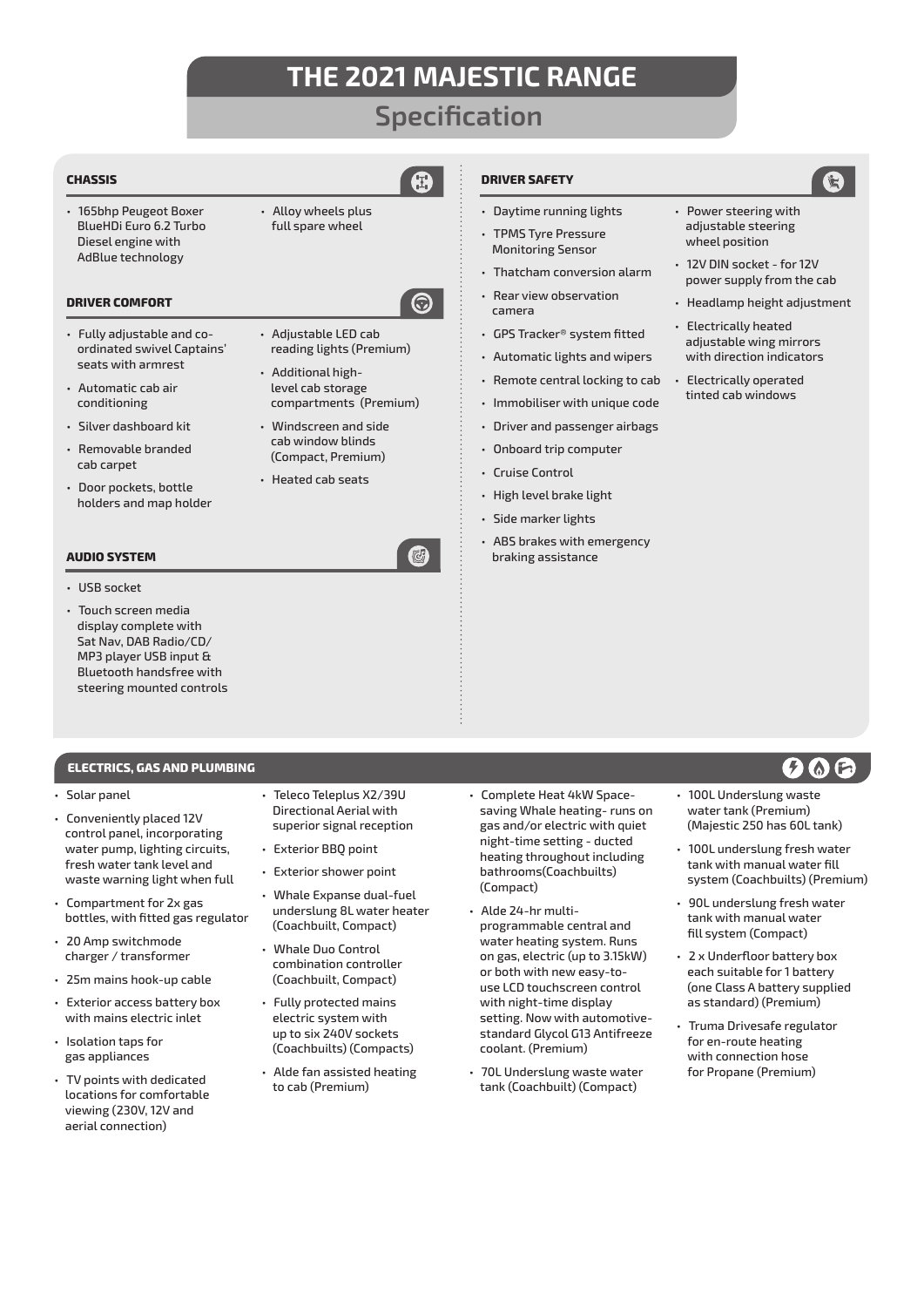# **Specification**

### **BODY CONSTRUCTION**

- Low-line design with sleek sports-styling
- Aluminium cab with matching bumpers
- Exclusive 2021 Majestic graphics
- ABS bumper with twin fog and reversing lights
- LED Awning light

Polished chrome fittings and taps

• Microwave oven

(selected models) • Fridge-freezer with removable freezer unit • Omnivent rooflight with flyscreen and blind (Selected models)

• Well-lit kitchen work area

• Kitchen worktop extensions

• Low-level entrance step

- Roll out awning
- Grade III Winter pack
	- including: - Tank heaters
- Waste pipe insulation
- Fridge vent covers
- GRP underskin to motorhome floor providing a water resistant barrier
- Fixing points for rear mounted 'Fiamma' cycle rack

• 3 Burner black enamel dual fuel hob including high speed multi-function burner (for wok or large frying pan), spark ignition, flame failure protection and durable cover creating additional work surface (Compact)

**KITCHEN WASHROOM**

- Generous storage area with easy loading via large external access door (135 only)
- Habitation door with window, flyscreen and integrated waste bin with burstproof locking and rain deflector
- 194 garage access door added from inside the vehicle
- Stylish full GRP Pod (Compact) (Premium)

• Thetford K1520 MK2 Black gloss enamelled oven, grill and 3-burner gas hob with spark ignition, with smoked glass lid (Coachbuilts) (Premium) • Black gloss enameled sink with glass lid creating additional work surface and removable drainer (Coachbuilts) (Compact)

• Low level LED night lights (Premium)

- 'Boutique' washbowl basin with click-clack plug, swan-neck mixer tap and separate soap dish (exc 155)
- Thetford toilet with auto fill flush from on-board water tank
- Domestic style bathroom door with high quality privacy lock
- Domestic style bathroom cabinet (Premium)
- Eco Camel Orbit water-saving Halo shower head with built-in Aircore Technology

### **LIVING AREA**

- Removable branded entrance mat
- Full height spacious wardrobes with soft-close hinges
- Fixed bed mattresses come with lightweight, but super supportive OZIO core and new soft-touch Argentum+ anti-bacterial and antiallergy technology with Silver
- Stowaway dining table with dedicated storage
- Smoke alarm
- Carbon Monoxide (CO<sub>2</sub>) alarm
- Seat bases with space underneath for ample storage of larger, bulky items
- Sky-view® opening cab sunroof with blind
- LED interior spotlights with concealed lights above overhead lockers (saving up to 80% battery consumption)
- Removable luxurious loose fit carpet with press-stud fixings

• Branded mirror logo

• Combination oven and grill (Compact)

- Sumptuous 'Martello Rouge and Champagne' Aquaclean® with Safefront® and Pet Friendly®(Premium) special edition upholstery and soft furnishings with OZIO hiperformance lightweight construction, with 2x coordinating scatter and 2x armrest cushions as standard
- 2021 New LED lighting concept
- Stylish shaped doubleglazed opening windows with night ventilation position (excluding cab windows) (Coachbuilts) (Compact)
- Aero Privacy flush-fit doubleglazed side windows with night ventilation position, pleated blinds and flyscreens (Premium)
- Exclusive 'Easy Glide' bed technology for easy bed conversion (Coachbuilts)
- Privacy curtains or room dividers (coachbuilts -155,185 and 196)
- Bed frame with easy-lift gas struts for improvedaccess storage to fixed beds (Coachbuilts)
- Woodblock-effect easy clean heavy-duty vinyl flooring (Coachbuilt) (Compact)
- Durable worktops throughout, with 'Taupe Grey' bathroom unit tops (Coachbuilt) (Compact)
- Easy clean blinds and flyscreens (excluding cab windows) (Coachbuilt) (Compact)
- Heki rooflight
- Improved bedroom vanity & storage unit (specific coachbuilt and premium layouts only)
- Craftsman built 'No-Rattle' cabinetry with Chrome trim detail and contrast detailing, with 24mm classleading locker construction, removable shelves and positive locking with newstyle handles (Premium)
- Cassette flyscreens and pleated blinds on all windows (Premium)
- Aguti foldaway seat frames (selected models) now with Isofix (Coachbuilts) (Premium)